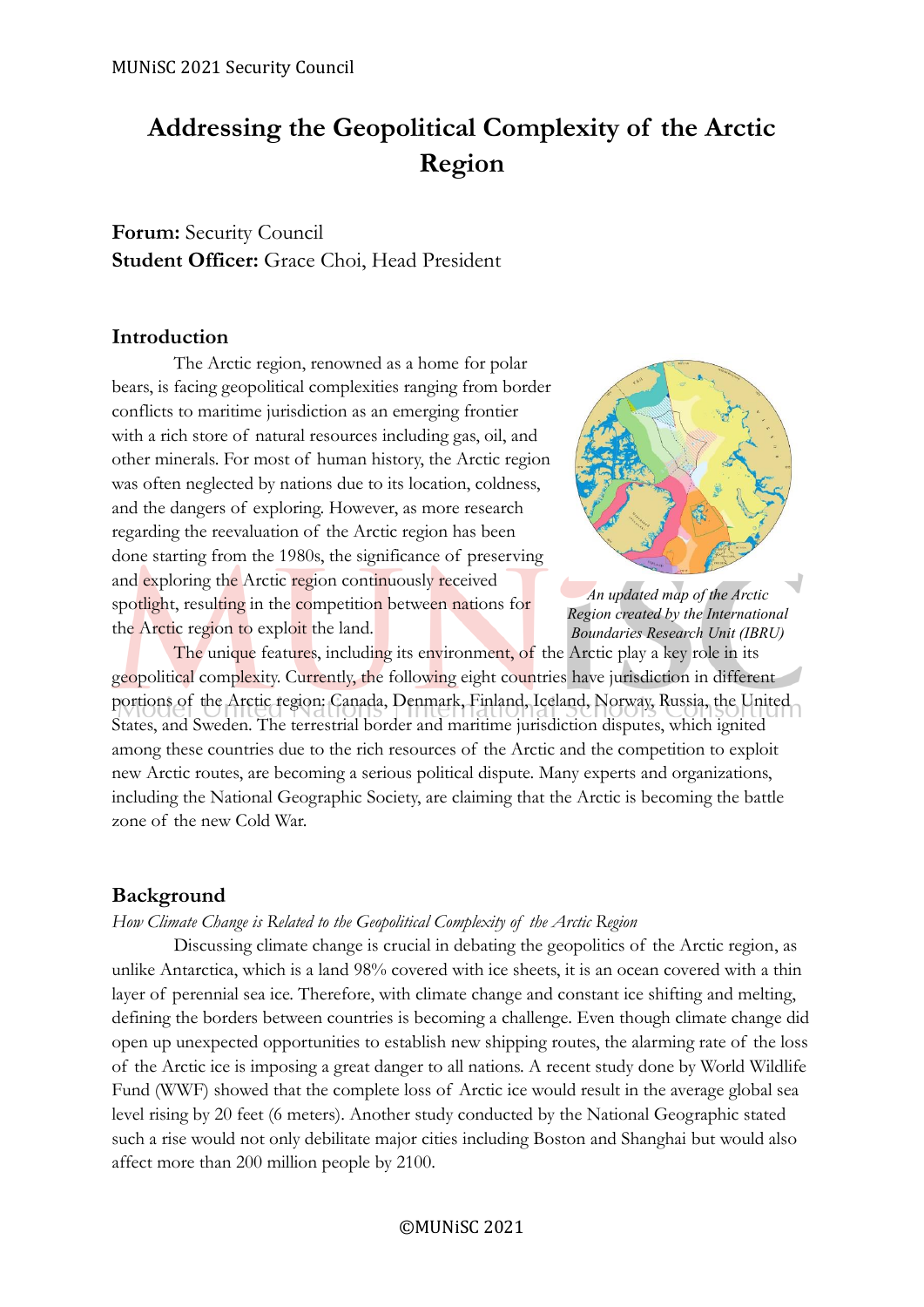A large number of organizations have been established along with various multinational agreements, such as the Paris Agreement, signed to protect the Arctic Region by reducing the emissions of greenhouse gases (GHG); however, the issue still seems to get worse every year. According to the National Snow & Ice Data Center (NSIDC), in October 2020, the Arctic sea ice extent, which is the measure of the surface area of the Arctic ocean covered by the ice, broke the record low mark of 41 years of satellite record. Furthermore, in 2019, the National Oceanic and Atmospheric Administration (NOAA) reported that the yearly average sea surface temperature of the Arctic region was second-highest following the record low set in 2018.

# *Why Countries Compete*

The reason why the countries compete is because of the potential benefits and new opportunities that the Arctic region will present when developed. The biodiversity of the region can bring insightful discoveries when researched, while the richness of the natural resources can boost economies through exports. Before the ice began to melt, the Arctic was impenetrable. However, as the ice melted, new opportunities to discover the new shipping routes that cross the Arctic region were found. Creating new shipping routes has been becoming a competition since it would minimize the distance and time to travel and could become a very profitable shortcut that would foster the "backbone" of global trade, the marine time transport. Not only this, but the Arctic region could also be served as an excellent wireless communication relay base.

# *Significance of the Arctic Region*

Even though media often portrays the Arctic region as a lifeless place, in reality, the Arctic region fosters biodiversity. The conditions in the Arctic region are indeed very harsh with extreme variations in light, short summers, and large areas of permafrost, but it still shelters more than 21,000 species. Many of the 21,000 species are unique to the region. However, the biodiversity of the Arctic region is currently under a threat due to climate changes.

The Arctic region is also rich in oils and natural gases. It is estimated that 90 billion barrels of oil would be lying in the Arctic region and that 1,669 trillion cubic feet of natural gas reserves are in the region. These are equivalent to 5.9% of the world's known oil



*Infographic showing the significance of the amount of natural gases stored in the Arctic* 

reserves and 24.3% of the world's known gas reserves. The fact that the region contains an amount of oil that is equivalent to 5.9% of the world's known oil reserves might seem small, but it is 500% of U.S reserves, 99% of Russia's known reserves, and 2,736% compared to Canada's.

**Problems Raised**

*Environmental Concerns*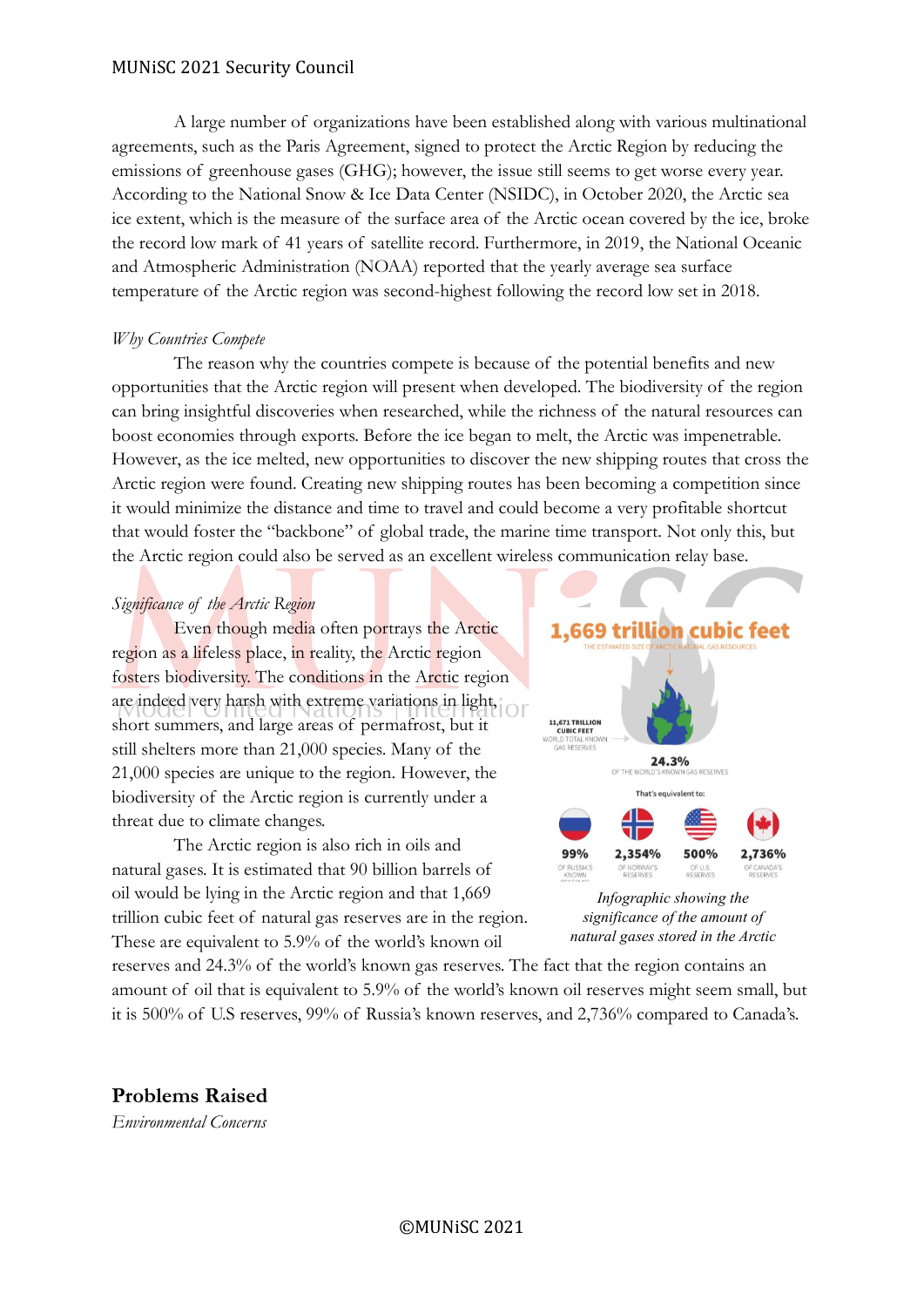Since the sea ice in the Arctic region plays a key role in the ecosystems of the world, the loss of the sea ice would lead to destruction of food webs and balance of nature. The main cause that leads to the loss of the region is climate change. The increased amount of greenhouse gases in the atmosphere dissolves into seawater, and in consequence raises the temperature of the ocean and melts the sea ice in the Arctic region. According to the Intergovernmental Panel



*The home of polar bears is melting*

on Climate Change (IPCC), with the ocean absorbing 93% of the excess heat from greenhouse gas emissions since the 1970s, the Arctic region has been warming up around 24% faster than a few decades ago. As the Arctic is a home of 21,000 terrestrial and marine species, the meltdown of the ice is threatening the wildlife of the region. Since many marine species rely on the ice of the Arctic region to hunt, rest, and escape predators, the meltdown has been affecting the whole marine food web in the Arctic Ocean. Furthermore, the meltdown of the Arctic region is resulting in a rise in sea levels. The NOAA reported that the global sea level average in 2014 was 2.4 inches (6.1 cm) higher than the average of 1993 and continues to rise about 3.2 mm each year. It may seem to be a small increase, but in fact, such an increase could lead to destructive erosion, storms, nuisance flooding, aquifer contamination with salt, and others. According to the IPCC, it was predicted that the sea level will rise between 26 to 77 centimeters by 2100 if the current trend continues. The National Geographic claimed that if all the ice melts, coastal states including Florida and island countries such as Bangladesh would be underwater.

### *Arctic Security*

Two forms of security concerns exist in the Arctic region: military security and common security. While military security comprises of border and jurisdiction issues, common security focuses on combatting the threats of terrorism and environmental disasters in the region to achieve security of all nations involved. Due to the continuous border conflicts, more and more countries of the Arctic Council have been increasing their military activities in the Arctic region. As an example of a military exercise in the Arctic region, *The Guardian* explained that Russia strengthened military bases on the Kola peninsula in the far northwest of Russia in 2019. However, some experts have pointed out that "national military presence cannot solve issues that warrant international cooperation," according to Belfer Center for Science and International

Affairs. For common safety, regulations to provide shipping protection and to mitigate environmental disasters including oil spills should be sought among the countries.

# *The Beaufort Sea Disputes*

The Beaufort Sea is an outlying sea of the Arctic Ocean, located north of Alaska and Canada. The United States and Canada have been involved in disputes over the jurisdiction of the Beaufort Sea after it was found out that a mass amount of oil is under the region. The United States has been claiming that when determining the marine boundaries, the countries should follow the equidistance principle, which is a legal concept that states a nation's



*A map showing Canada's and the United States' claims on the Beaufort Sea border disputes*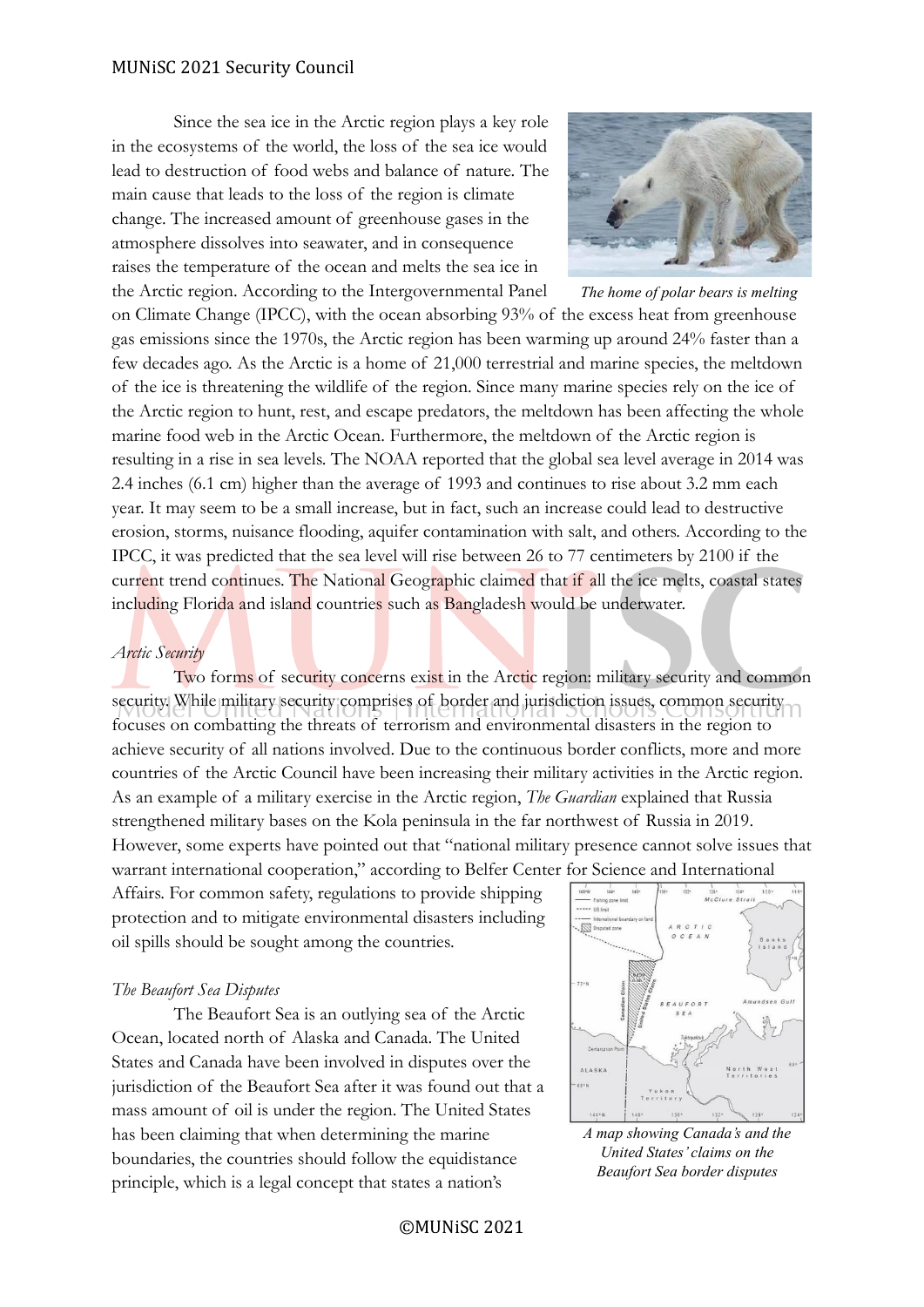### MUNiSC 2021 Security Council

maritime borders should be a median line that is equidistant from the shores of neighboring nations. However, Canada has been referring to the Treaty of Saint Petersburg (1825) to claim that marine boundaries could be drawn on the frozen sea as well. The differences in the two countries' methods of drawing the marine boundaries led to the creation of an overlapping region, leading to a dispute that continues today. The overlapping region in the Beaufort Sea became a problem as competition for exploiting natural resources and commercial fishing rose.

### *The Northeast Passage and the Northwest Passage*

The Northeast Passage refers to a compilation of possible shipping routes between Europe and Asia along the northern shores of Russia, while the Northwest Passage refers to a series of shipping routes that connect the Atlantic and Pacific Oceans through the Arctic region. Russia and the United States had a power struggle regarding the Northeast Passage – Russia claimed jurisdiction over the Northwest Passage; however, the United States



*A map of the Northeast Passage (left) and Northwest Passage (right)*

claimed that the Northeast Passage falls under International Straits and therefore should be able to be utilized by all countries freely.

 Canada and the United States also have been in conflicts regarding the Northwest Passage for decades. Canada claimed that the Northwest Passage includes passing their internal waters; thus, the ships using the route should follow Canadian regulations and related laws. However, the United States has been claiming the region to be International Straits. Recently, both countries constructed army bases along the coasts, and experts stated that in the worst case scenario, military conflicts may occur. International Schools Consortium

# **UN/International Actions**

There were numerous attempts made internationally to slow down the melting of the Arctic. The effectiveness of the Paris Agreement was repeatedly questioned due to its failure to achieve its original purpose of establishing a universal agreement to limit the emissions of greenhouse gases, especially since the United States, one of the major emitters of greenhouse gases, formally withdrew from the Paris Agreement on November 4<sup>th</sup>, 2020.

To resolve the ongoing conflicts, the Arctic Council, which consists of the eight nations who have jurisdiction in the Arctic region, was founded in 1996 with the aim to promote cooperation and peace in the Arctic region. However, the Arctic Council is consistently criticized due to its incompetence. In May, the leaders of Inuit, one of the groups of indigenous people inhabiting the Arctic regions, had condemned the Arctic Council for its ineffectiveness of solving the problem of climate change. The limitations of the Arctic Council in terms of membership and what the group actually does are repetitively addressed by the critics.

# **The P5 Nations' Stances**

*China*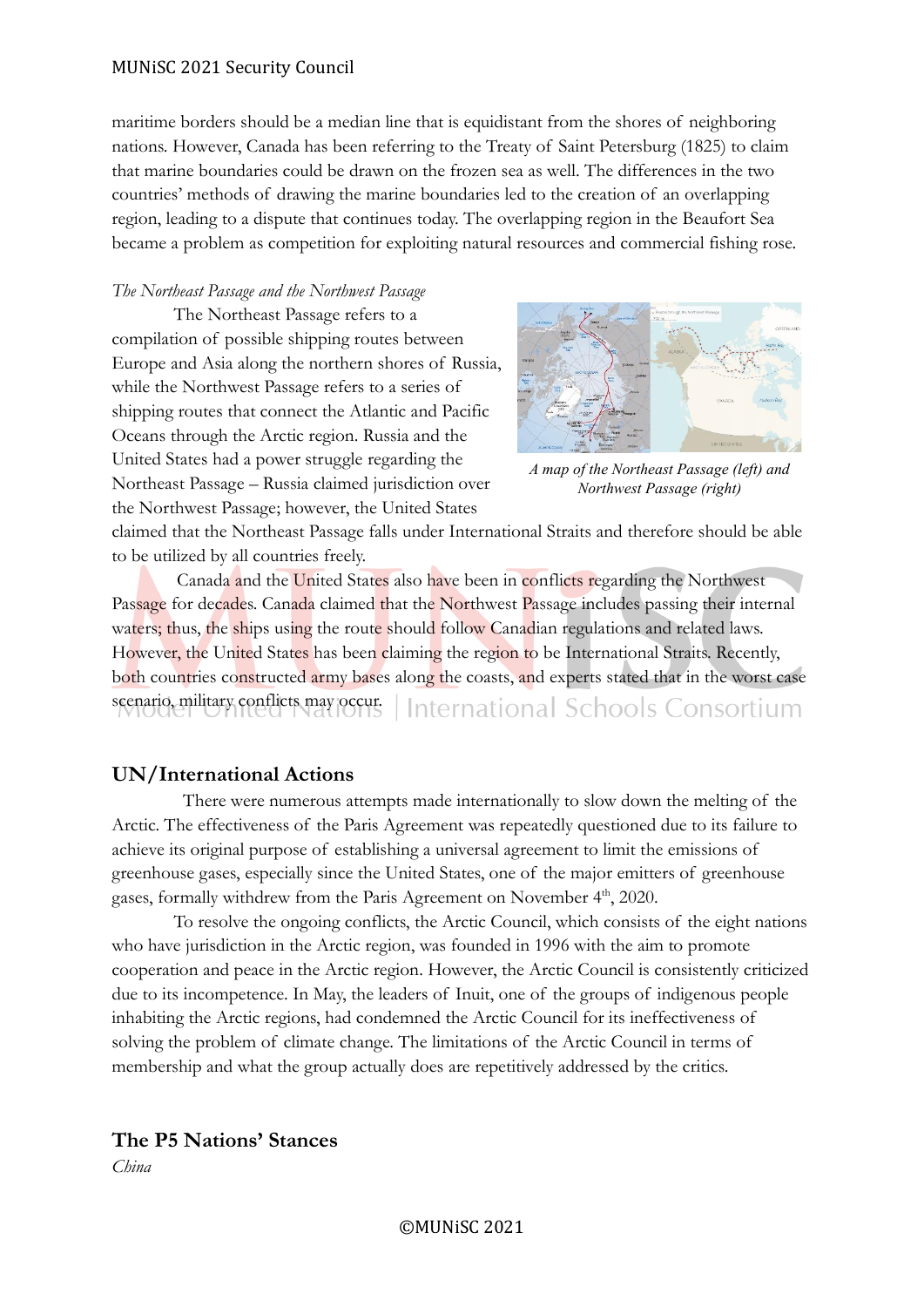### MUNiSC 2021 Security Council

China accounts for approximately 27% of global greenhouse gas emissions. According to the Climate Action Tracker, China's Paris Agreement Nationally Determined Contribution (NDC) is rated highly insufficient; however, experts predict that China's current policies are leading to a positive direction of reducing greenhouse gas emissions.

Even though China is just one of the observer states in the Arctic Council, China had proposed the Arctic Policy of China, showing their passion for involvement the Arctic region. The proposal also described how China would develop infrastructure, conduct scientific research, and excavate resources in the Arctic Circle. China claimed that they believe imposing such a policy is "champion[ing] for the development of a community with a shared future for mankind" and that it has more responsibility to improve and contribute to the situation in the Arctic region. China also claims themselves to be a "near Arctic-region," even though the shortest distance between the Arctic region and China is 7,426 km.

### *France*

France's carbon dioxide emissions had dropped 4.8% in 2018 by reducing greenhouse gas emissions from their transport sector. France is viewed as the one of the best performers in the European Union in terms of greenhouse gas emissions. Recently, France had passed a new law to reduce its greenhouse gas emissions to a further extent and go carbon-neutral by 2050. France also has a national institute called the French Polar Institute, and in 2016, France had adopted the National Arctic Exploration Program, which delineates the actions they would take to explore and develop the Arctic region. In October 2019, France claimed that the Arctic region belongs to no one.

### *Russian Federation*

Mod Russia ranked fourth place in emitting greenhouse gases. Russia does have policies regarding reducing the emissions and pledged to reduce the emissions to at least 25% of the greenhouse gas emitted in 1990 by 2020. However, their policies had been rated critically insufficient by the Climate Action Tracker.

Russia, with the longest Arctic coastline, is a part of the Arctic Council and has been in several disputes regarding natural resources, including the current Northeast Passage dispute. In October 2019, it has discovered new islands in the Arctic region. It is also one of the countries that exercise great military activities in the Arctic. Many critics stated that Russia, China, and the United States are the main players in the new Cold War in the Arctic.

### *United Kingdom*

The United Kingdom is one of the nearest neighbors of the Arctic region. As a neighboring nation, the United Kingdom showed the willingness to help combat long-term challenges. Since the United Kingdom borders the Arctic region, it has also shown sensitiveness regarding the border conflicts. In February of 2019, the United Kingdom deployed military troops to the Arctic region due to Russian threats near the border. The United Kingdom is very active in the scientific realms relevant to the Arctic region. In 2016, many critics criticized the United Kingdom for not doing enough to safeguard their greatest interest: scientific research.

### *United States of America*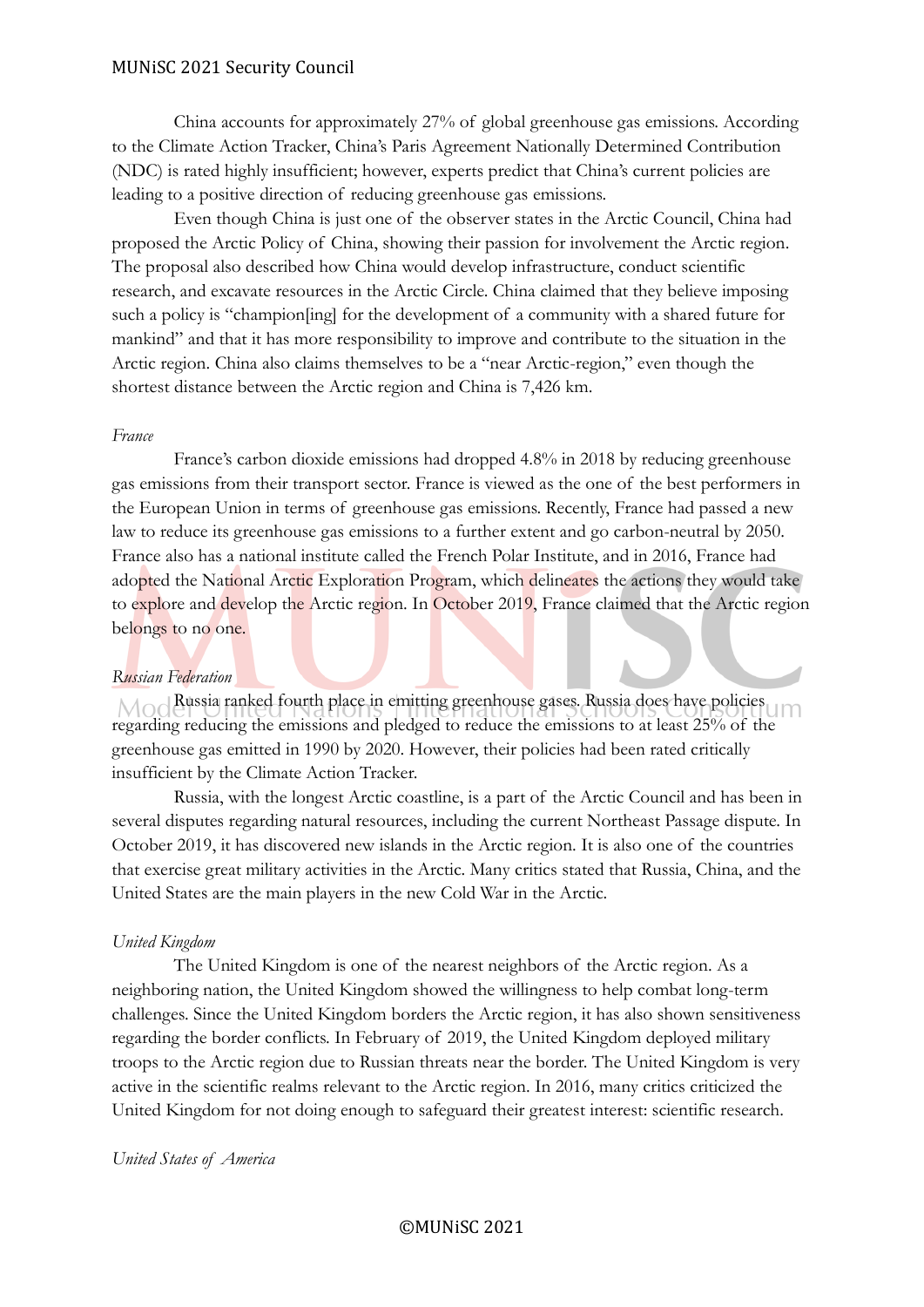The United States is a part of the Arctic Council as well and has been involved in numerous disputes with other countries. Currently, the conflict with Russia is intensifying as the new military base was set up last July by the United States. Numerous institutions from the United States are settled in the Arctic region.

# **Possible Solutions**

- *1.* Encouraging people to take small steps is needed. Much of the global population is aware of the environmental crisis going on in the Arctic; however, actions to engage individuals are insufficient. Governments facilitating public service advertisements and campaigns are desirable.
- *2.* Governments providing subsidies for people utilizing alternative energy sources would be helpful as well. Tremendous research on alternative or renewable energy sources has been done in the past decade; however, the shift from coals to alternative energy sources has been a difficult challenge. To encourage the citizens to follow the positive trend, governments can possibly subsidize the installation fees of alternative energy generators such as solar panels.
- *3.* Even though the Arctic Council already exists, membership is limited, and the actions they can take as a group is also restricted. Since the Arctic situation does not only involve the eight nations of the Arctic Council, but is also the world's reality that all nations must face, allowing other states to become involved as observers in talks is necessary.

# **Glossary**

*Greenhouse Gases:* gases that trap heat in the atmosphere.

*Indigenous People:* ethnic groups that are the earliest known settlers of a certain area.

*Inuits:* a group of indigenous people that live in the Arctic region.

*Nuisance Flooding:* a high-tide flooding in coastal communities.

*Aquifer Contamination:* the contamination of groundwater when the pollutants are dissolved into them.

*Permafrost:* a thick layer of soil that remains frozen throughout an entire year.

*Sea Ice Extent:* the measure of the surface area of the Arctic ocean covered by ice.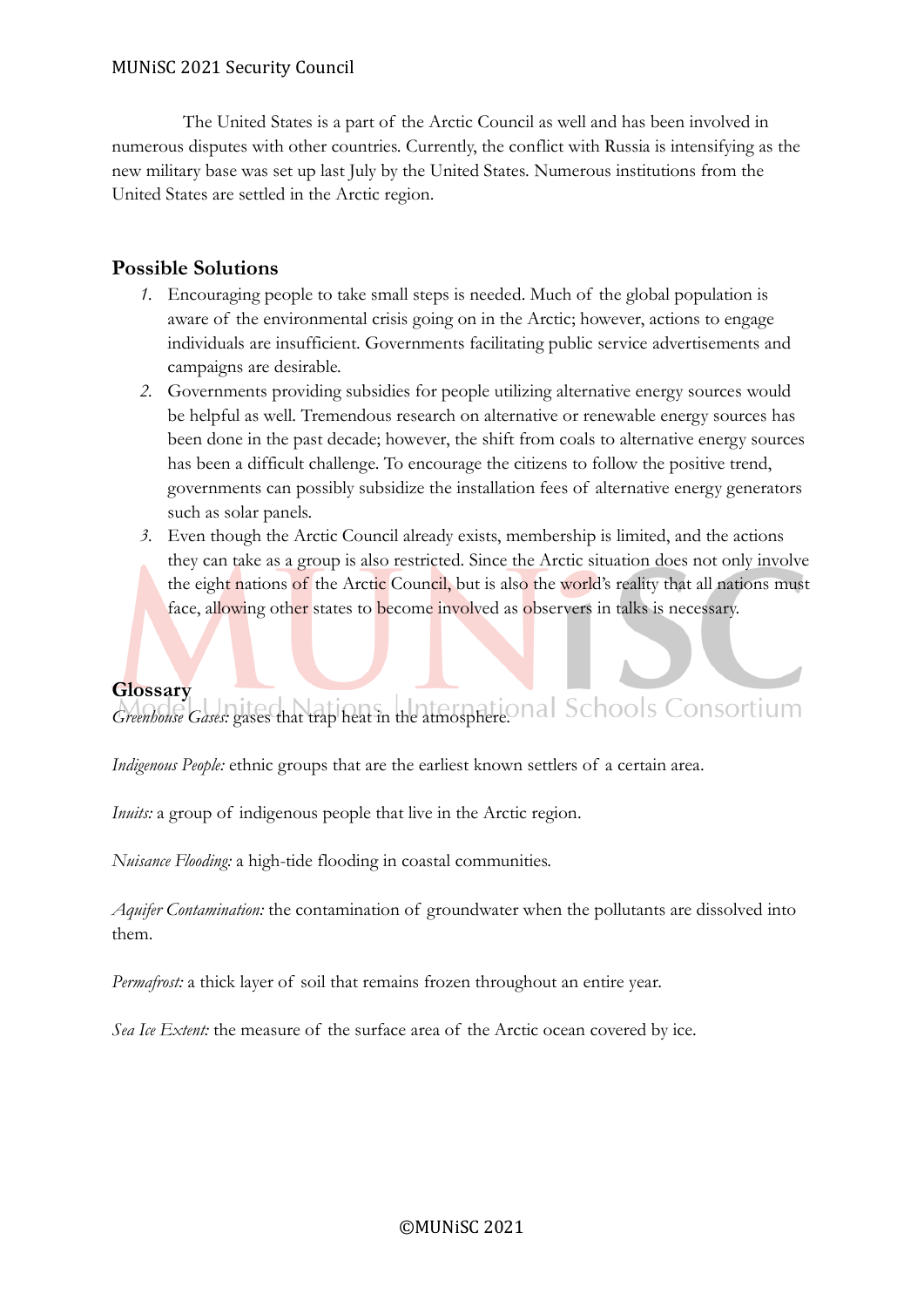# **Sources**

"2019 Arctic Sea Ice Minimum Tied for Second Lowest on Record – Climate Change: Vital Signs of the Planet." NASA, NASA, 25 Sept. 2019,

https://climate.nasa.gov/news/2913/2019-arctic-sea-ice-minimum-tied-for-secondlowest-on-record/.

"America Is Losing the Battle of the Arctic." Bloomberg.com, Bloomberg, https://www.bloomberg.com/opinion/articles/2019-07-30/russia-china-are-crushingthe-u-s-in-the-battle-for-the-arctic.

"Arctic." WWF, https://www.wwf.org.uk/where-we-work/places/arctic.

- "Arctic Frontiers 2020." Arctic Council, 13 May 2015, https://www.arcticcouncil.org/index.php/en/our-work/arctic-peoples.
- "Arctic Report Card: Record Territory for Warm Temperatures, Loss of Snow and Ice." Arctic Report Card: Record Territory for Warm Temperatures, Loss of Snow and Ice | National Oceanic and Atmospheric Administration, https://www.noaa.gov/mediarelease/arctic-report-card-record-territory-for-warm-temperatures-loss-of-snow-and-ice.
- BeomShik, Shin. Understanding of Global Environmental Politics. Social Review Academy, 2018.
- Borunda, Alejandra. "Ocean Temperature Rise." Ocean Warming Facts and Information, 14 Aug. 2019, https://www.nationalgeographic.com/environment/oceans/critical-issuessea-temperature-rise/.
- "Britain's Arctic Struggle." World Policy, 6 Apr. 2018,
	- https://worldpolicy.org/2016/10/05/britains-arctic-struggle/.

Champine, Riley D. "Current Climate Pledges Aren't Enough to Stop Severe Warming." Current Paris Agreement Pledges Won't Curb Global Warming, 31 Oct. 2017,

- Mochttps://www.nationalgeographic.com/news/2017/10/paris-agreement-climate-changeusa-nicaragua-policy-environment/.
- "Climate Change In The Arctic: An Inuit Reality." United Nations, United Nations, https://www.un.org/en/chronicle/article/climate-change-arctic-inuit-reality.
- "CO2 Emissions (Metric Tons per Capita)." The World Bank, https://data.worldbank.org/indicator/EN.ATM.CO2E.PC.
- "Each Country's Share of CO2 Emissions." Union of Concerned Scientists, https://www.ucsusa.org/resources/each-countrys-share-co2-emissions.
- Ellyatt, Holly. "Russia Is Dominating the Arctic, but It's Not Looking to Fight over It." CNBC, CNBC, 27 Dec. 2019, https://www.cnbc.com/2019/12/27/russias-dominance-in-thearctic.html.
- Felix, Bate. "France Sets 2050 Carbon-Neutral Target with New Law." Reuters, Thomson Reuters, 27 June 2019, https://www.reuters.com/article/us-france-energy/france-sets-2050-carbon-neutral-target-with-new-law-idUSKCN1TS30B.
- "French Carbon Emissions Fell 4.2% Year-on-Year in 2018." Reuters, Thomson Reuters, 18 June 2019, https://www.reuters.com/article/us-france-emissions/french-carbon-emissionsfell-4-2-year-on-year-in-2018-idUSKCN1TJ2F3.
- "Greenhouse Gas Emissions in France." Planète Énergies, https://www.planeteenergies.com/en/medias/close/greenhouse-gas-emissions-france.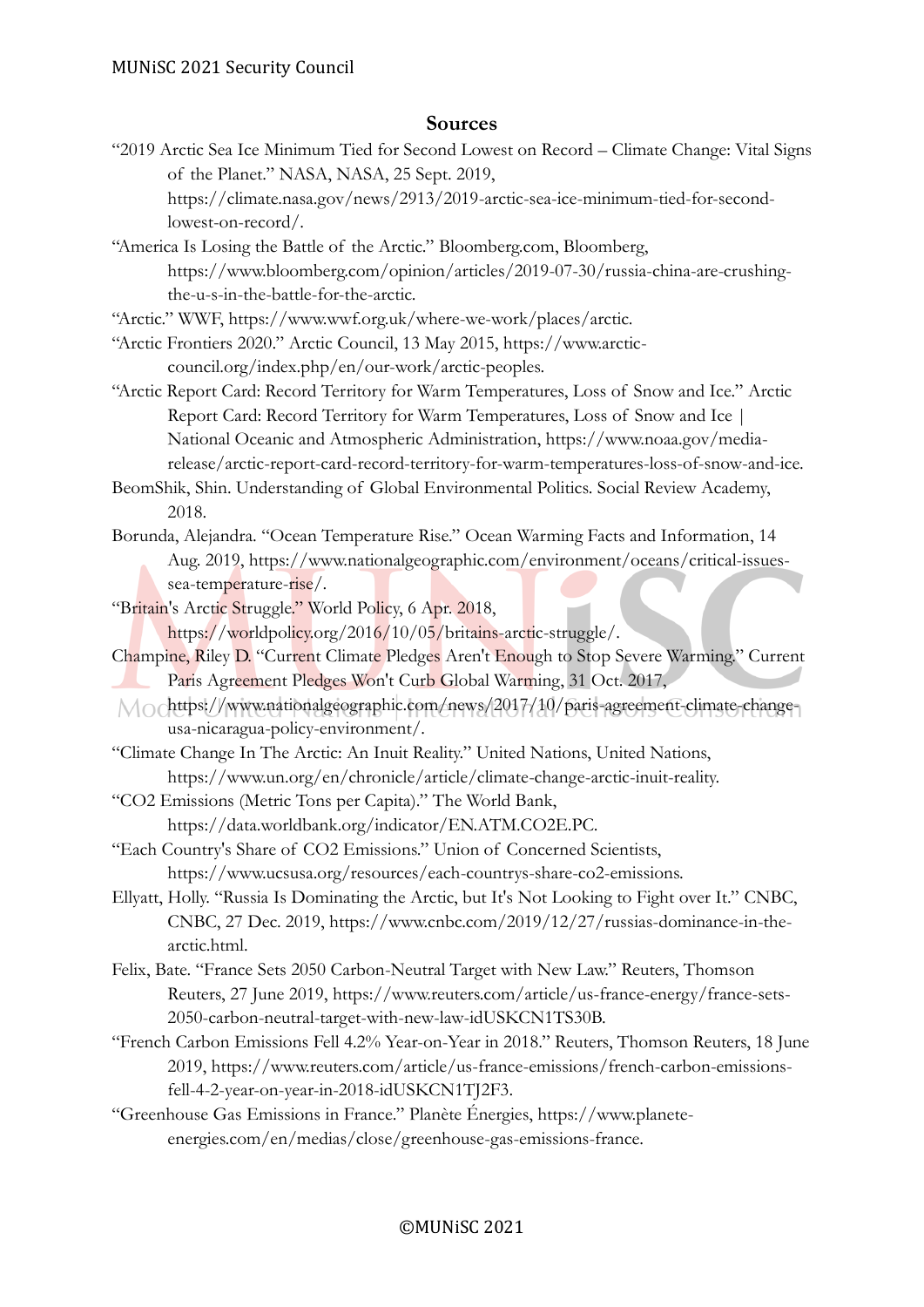- Grønning, Ragnhild. "The UK's New Arctic Policy: More Explicit, but Still Conservative." High North News, 18 June 2018, https://www.highnorthnews.com/en/uks-new-arctic-policymore-explicit-still-conservative.
- "IBRU: Centre for Borders Research : Arctic Maps Durham University." IBRU: Centre for Borders Research, https://www.dur.ac.uk/ibru/resources/arctic/.
- Lagutina, Maria. "France's New Role in the Arctic." RIAC, 22 Sept. 2016, https://russiancouncil.ru/en/analytics-and-comments/analytics/novaya-rol-frantsii-varktike/.
- Murphy, Jessica. "Is the Arctic Set to Become a Main Shipping Route?" BBC News, BBC, 1 Nov. 2018, https://www.bbc.com/news/business-45527531.
- Myers, Steven Lee. "Arctic Council Adds 6 Nations as Observer States, Including China." The New York Times, The New York Times, 15 May 2013, https://www.nytimes.com/2013/05/16/world/europe/arctic-council-adds-sixmembers-including-china.html.
- Myers, Steven Lee. "Arctic Council Adds 6 Nations as Observer States, Including China." The New York Times, The New York Times, 15 May 2013, https://www.nytimes.com/2013/05/16/world/europe/arctic-council-adds-sixmembers-including-china.html.
- Nunatsiaq News. "Inuit Leaders Condemn Arctic Council's Lack of Consensus on Climate Change." Nunatsiaq News, 8 May 2019, https://nunatsiaq.com/stories/article/inuitleaders-condemn-arctic-councils-lack-of-consensus-on-climate-change/.
- Nunez, Christina. "Sea Level Rise, Explained." Sea Level Rise, Facts and Information, 27 Feb. 2019, https://www.nationalgeographic.com/environment/global-warming/sea-levelrise/.
- "Ocean Warming." IUCN, 5 Dec. 2018, https://www.iucn.org/resources/issues-briefs/oceanwarming.
- "Russian Federation." Russian Federation | Climate Action Tracker, https://climateactiontracker.org/countries/russian-federation/.
- Sala, Enric. "Who Owns the North Pole?" National Geographic Society Newsroom, 15 Dec. 2017, https://blog.nationalgeographic.org/2011/05/19/who-owns-the-north-pole/.
- Shea, Neil, and Louie Palu. "A Thawing Arctic Is Heating up a New Cold War." National Geographic, 22 Aug. 2019,
	- https://www.nationalgeographic.com/adventure/2019/08/how-climate-change-issetting-the-stage-for-the-new-arctic-cold-war-feature/.
- The Editors of Encyclopaedia Britannica. "Paris Agreement." Encyclopædia Britannica, Encyclopædia Britannica, Inc., 16 Dec. 2019, https://www.britannica.com/topic/Paris-Agreement-2015.
- "The Northwest Passage Dispute." Oxford Research Group, 5 June 2018, https://www.oxfordresearchgroup.org.uk/blog/the-northwest-passage-dispute.
- "The World Is Changing for Greenland's Native Inuit People." Oceanwide Expeditions, https://oceanwide-expeditions.com/blog/the-world-is-changing-for-the-native-inuitpeople.
- "UK Announces New Deployment in Arctic Region." Anadolu Agency, https://www.aa.com.tr/en/europe/uk-announces-new-deployment-in-arcticregion/1396332.

# ©MUNiSC 2021